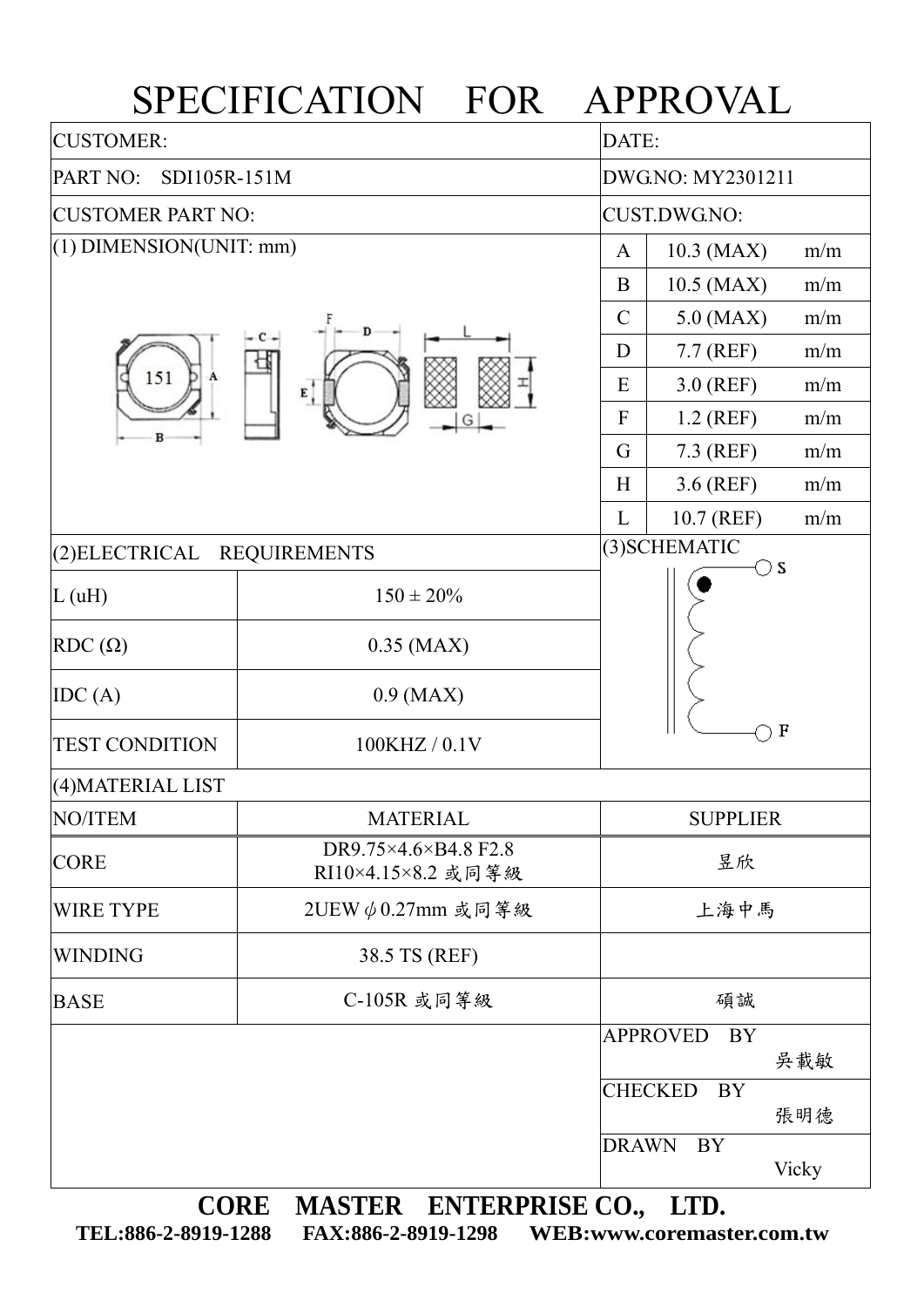|                               |                                                                 |                          | <b>TEST</b>       | <b>DATA</b>          |                 |               |       |  |
|-------------------------------|-----------------------------------------------------------------|--------------------------|-------------------|----------------------|-----------------|---------------|-------|--|
| <b>CUSTOMER:</b>              |                                                                 |                          |                   | DATE:                |                 |               |       |  |
| PART NO: SDI105R-151M         |                                                                 |                          |                   | DWG.NO: MY2301211    |                 |               |       |  |
| <b>CUSTOMER PART NO:</b>      |                                                                 |                          |                   | CUST.DWG.NO:         |                 |               |       |  |
| TEST CONDITION: 100KHZ / 0.1V |                                                                 |                          |                   | DIMENSION (UNIT: mm) |                 |               |       |  |
| <b>ITEM</b>                   | L<br>(uH)                                                       | <b>RDC</b><br>$(\Omega)$ | <b>IDC</b><br>(A) | $\mathbf{A}$         | B               | $\mathcal{C}$ |       |  |
| <b>SPEC</b>                   | 150<br>$\pm 20\%$                                               | 0.35<br>(MAX)            | 0.9<br>(MAX)      | 10.3<br>(MAX)        | 10.5<br>(MAX)   | 5.0<br>(MAX)  |       |  |
| $\mathbf{1}$                  | 145.6                                                           | 0.28                     | OK                | 10.12                | 10.36           | 4.74          |       |  |
| $\overline{2}$                | 165.0                                                           | 0.27                     | OK                | 10.11                | 10.38           | 4.68          |       |  |
| 3                             | 154.8                                                           | 0.26                     | OK                | 10.09                | 10.41           | 4.72          |       |  |
| $\overline{4}$                | 143.5                                                           | 0.26                     | OK                | 10.12                | 10.45           | 4.67          |       |  |
| 5                             | 157.6                                                           | 0.26                     | OK                | 10.13                | 10.41           | 4.72          |       |  |
| 6                             | 151.4                                                           | 0.27                     | OK                | 10.14                | 10.41           | 4.76          |       |  |
| $\overline{7}$                | 156.7                                                           | 0.27                     | OK                | 10.10                | 10.36           | 4.68          |       |  |
| 8                             | 150.3                                                           | 0.27                     | OK                | 10.08                | 10.35           | 4.73          |       |  |
| 9                             | 147.6                                                           | 0.27                     | OK                | 10.06                | 10.41           | 4.72          |       |  |
| 10                            | 157.6                                                           | 0.28                     | OK                | 10.10                | 10.42           | 4.70          |       |  |
| $\overline{\mathbf{X}}$       | 153.0                                                           | 0.27                     |                   | 10.11                | 10.40           | 4.71          |       |  |
| $\mathbf{R}$                  | 21.5                                                            | 0.02                     |                   | 0.08                 | 0.10            | 0.09          |       |  |
| <b>TEST</b>                   | <b>INSTRUMENTS</b><br>HIOKI3532-50 LCR METER<br>VR131 RDC METER |                          |                   |                      | <b>APPROVED</b> | BY            | 吳載敏   |  |
|                               | VR116+VR7220 BA/S CURRENT                                       |                          |                   |                      | CHECKED BY      |               | 張明德   |  |
|                               |                                                                 |                          |                   |                      | <b>DRAWN</b>    | BY            | Vicky |  |

**TEL:886-2-8919-1288 FAX:886-2-8919-1298 WEB:www.coremaster.com.tw**